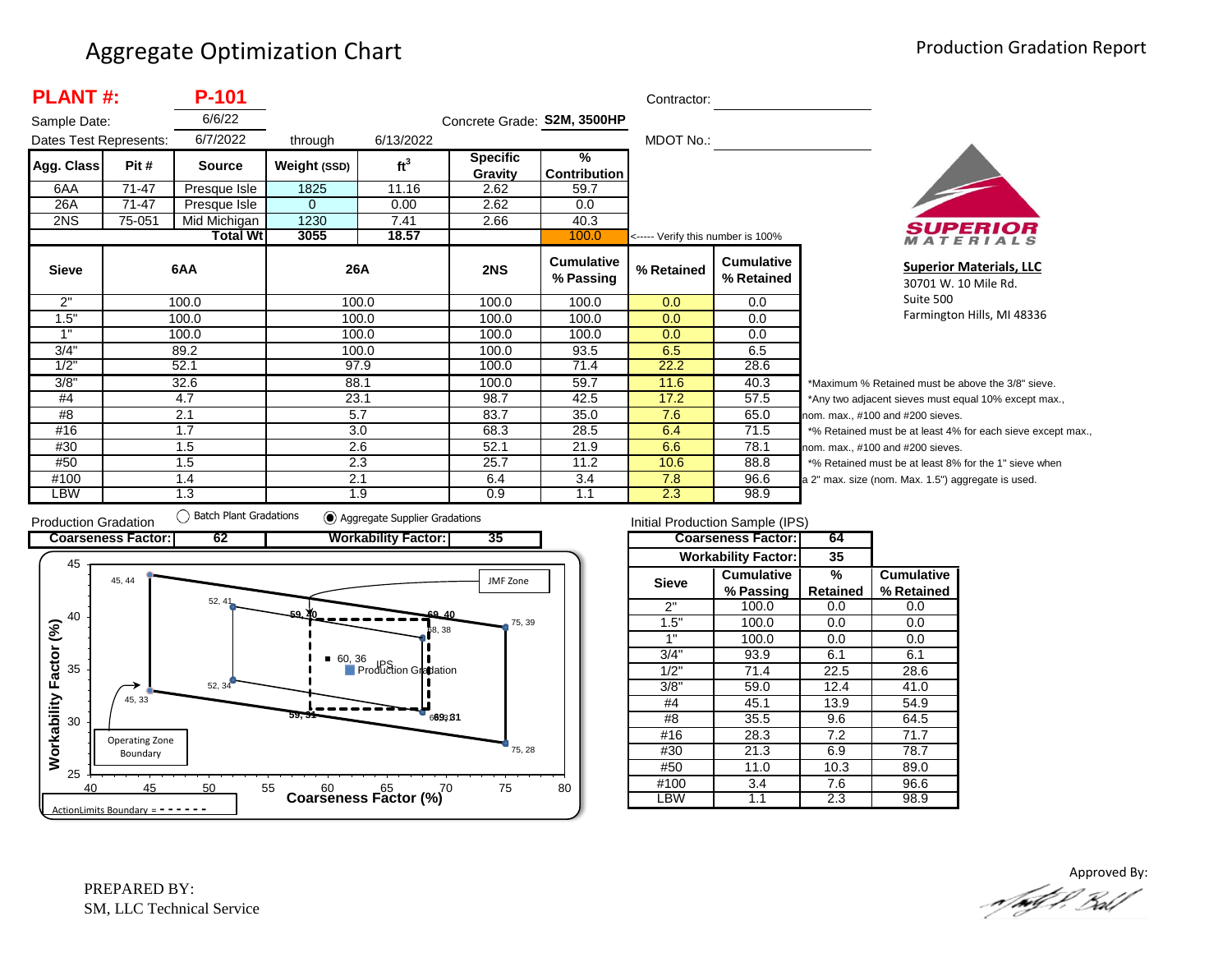| <b>PLANT#:</b>         |        | P-102           |              |                 |                             |                                | Contractor:                       |                                 |                  |
|------------------------|--------|-----------------|--------------|-----------------|-----------------------------|--------------------------------|-----------------------------------|---------------------------------|------------------|
| Sample Date:           |        | 6/6/22          |              |                 | Concrete Grade: S2M, 3500HP |                                |                                   |                                 |                  |
| Dates Test Represents: |        | 6/7/2022        | through      | 6/13/2022       |                             |                                | MDOT No.:                         |                                 |                  |
| Agg. Class             | Pit #  | <b>Source</b>   | Weight (SSD) | ft <sup>3</sup> | <b>Specific</b>             | %                              |                                   |                                 |                  |
|                        |        |                 |              |                 | Gravity                     | Contribution                   |                                   |                                 |                  |
| 6AA                    | 58-003 | Stoneco         | 1600         | 9.53            | 2.69                        | 51.6                           |                                   |                                 |                  |
| 26A                    | 58-003 | Stoneco         | 300          | 1.79            | 2.69                        | 9.7                            |                                   |                                 |                  |
| 2NS                    | 81-019 | Pleasant Lake   | 1200         | 7.26            | 2.65                        | 38.7                           |                                   |                                 |                  |
|                        |        | <b>Total Wt</b> | 3100         | 18.58           |                             | 100.0                          | <----- Verify this number is 100% |                                 |                  |
| <b>Sieve</b>           |        | 6AA             | 26A          |                 | 2NS                         | <b>Cumulative</b><br>% Passing | % Retained                        | <b>Cumulative</b><br>% Retained |                  |
| 2"                     |        | 100.0           |              | 100.0           | 100.0                       | 100.0                          | 0.0                               | 0.0                             |                  |
| 1.5"                   |        | 100.0           |              | 100.0           | 100.0                       | 100.0                          | 0.0                               | $0.0\,$                         |                  |
| 1"                     |        | 100.0           |              | 100.0           | 100.0                       | 100.0                          | 0.0                               | $0.0\,$                         |                  |
| 3/4"                   |        | 82.2            |              | 100.0           | 100.0                       | 90.8                           | 9.2                               | 9.2                             |                  |
| 1/2"                   |        | 43.4            |              | 99.5            | 100.0                       | 70.7                           | 20.1                              | 29.3                            |                  |
| 3/8"                   |        | 20.6            |              | 90.0            | 100.0                       | 58.1                           | 12.7                              | 41.9                            | *۱               |
| #4                     |        | 3.6             |              | 13.3            | 98.4                        | 41.2                           | 16.8                              | 58.8                            | */               |
| #8                     |        | 1.6             |              | 5.2             | 82.6                        | 33.3                           | 7.9                               | 66.7                            | nor              |
| #16                    |        | 1.5             |              | 3.4             | 64.8                        | 26.2                           | 7.1                               | 73.8                            | $*$ <sup>o</sup> |
| #30                    |        | 1.2             |              | 2.8             | 46.9                        | 19.0                           | 7.1                               | 81.0                            | nor              |
| #50                    |        | 1.0             |              | 2.6             | 22.9                        | 9.6                            | 9.4                               | 90.4                            | $*$ <sup>o</sup> |
| #100                   |        | 0.9             |              | 2.5             | 7.0                         | 3.4                            | 6.2                               | 96.6                            | a <sub>2</sub>   |
| LBW                    |        | 0.8             |              | 2.4             | 1.2                         | 1.1                            | 2.3                               | 98.9                            |                  |



**Superior Materials, LLC** 30701 W. 10 Mile Rd. Suite 500 Farmington Hills, MI 48336

Maximum % Retained must be above the 3/8" sieve. Any two adjacent sieves must equal 10% except max., m. max., #100 and #200 sieves. % Retained must be at least 4% for each sieve except max., m. max., #100 and #200 sieves. % Retained must be at least 8% for the 1" sieve when <sup>2"</sup> max. size (nom. Max. 1.5") aggregate is used.



| Intial Production Sample (IPS) |                            |                 |                   |  |  |  |  |  |
|--------------------------------|----------------------------|-----------------|-------------------|--|--|--|--|--|
|                                | <b>Coarseness Factor:</b>  | 63              |                   |  |  |  |  |  |
|                                | <b>Workability Factor:</b> | 36              |                   |  |  |  |  |  |
| <b>Sieve</b>                   | <b>Cumulative</b>          | %               | <b>Cumulative</b> |  |  |  |  |  |
|                                | % Passing                  | <b>Retained</b> | % Retained        |  |  |  |  |  |
| 2"                             | 100.0                      | 0.0             | 0.0               |  |  |  |  |  |
| 1.5"                           | 100.0                      | 0.0             | 0.0               |  |  |  |  |  |
| 1"                             | 99.2                       | 0.8             | 0.8               |  |  |  |  |  |
| 3/4                            | 90.9                       | 8.3             | 9.1               |  |  |  |  |  |
| 1/2"                           | 71.3                       | 19.6            | 28.7              |  |  |  |  |  |
| 3/8"                           | 59.5                       | 11.8            | 40.5              |  |  |  |  |  |
| #4                             | 43.8                       | 15.7            | 56.2              |  |  |  |  |  |
| #8                             | 35.7                       | 8.1             | 64.3              |  |  |  |  |  |
| #16                            | 27.0                       | 8.7             | 73.0              |  |  |  |  |  |
| #30                            | 18.6                       | 8.4             | 81.4              |  |  |  |  |  |
| #50                            | 6.8                        | 11.8            | 93.2              |  |  |  |  |  |
| #100                           | 1.4                        |                 | 98.6              |  |  |  |  |  |
| .BW                            | 0.6                        | 0.8             | 99.4              |  |  |  |  |  |

Approved By:<br>Approved By: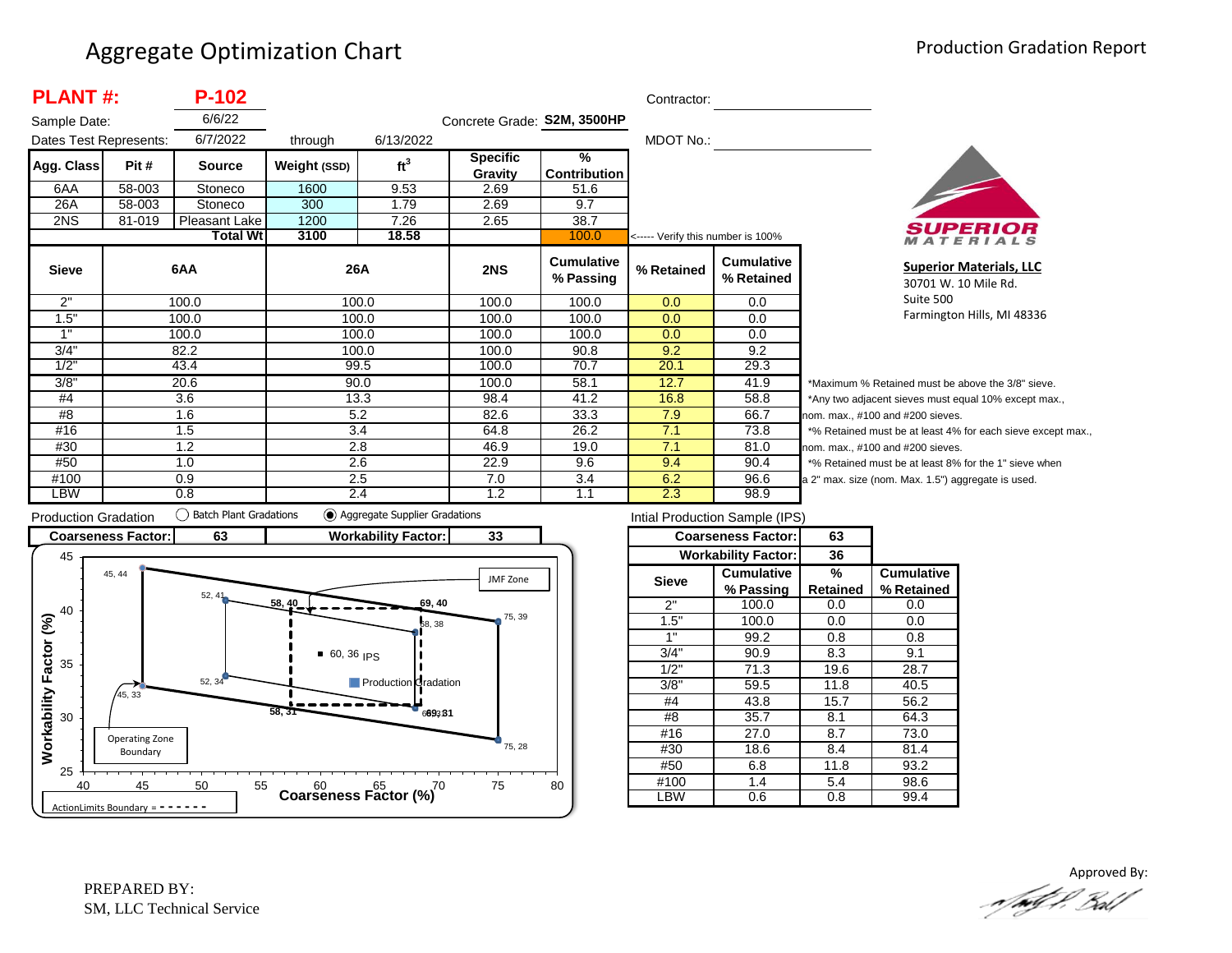| <b>PLANT#:</b>         |           | $P-32$          |              | Contractor:     |                             |                                      |                                   |                                 |            |
|------------------------|-----------|-----------------|--------------|-----------------|-----------------------------|--------------------------------------|-----------------------------------|---------------------------------|------------|
| Sample Date:           |           | 6/6/22          |              |                 | Concrete Grade: S2M, 3500HP |                                      |                                   |                                 |            |
| Dates Test Represents: |           | 6/7/2022        | through      | 6/13/2022       |                             |                                      | MDOT No.:                         |                                 |            |
| Agg. Class             | Pit #     | <b>Source</b>   | Weight (SSD) | ft <sup>3</sup> | <b>Specific</b><br>Gravity  | $\frac{9}{6}$<br><b>Contribution</b> |                                   |                                 |            |
| 6AA                    | $71 - 47$ | Presque Isle    | 1400         | 8.56            | 2.62                        | 45.9                                 |                                   |                                 |            |
| 26A                    | 71-47     | Presque Isle    | 420          | 2.57            | 2.62                        | 13.8                                 |                                   |                                 |            |
| 2NS                    | 95-013    | Smelter Bay     | 1230         | 7.44            | 2.65                        | 40.3                                 |                                   |                                 |            |
|                        |           | <b>Total Wt</b> | 3050         | 18.57           |                             | 100.0                                | <----- Verify this number is 100% |                                 |            |
| <b>Sieve</b>           |           | 6AA             | 26A          |                 | 2NS                         | <b>Cumulative</b><br>% Passing       | % Retained                        | <b>Cumulative</b><br>% Retained |            |
| 2"                     |           | 100.0           |              | 100.0           | 100.0                       | 100.0                                | 0.0                               | 0.0                             |            |
| 1.5"                   |           | 100.0           |              | 100.0           | 100.0                       | 100.0                                | 0.0                               | 0.0                             |            |
| 1"                     |           | 99.3            |              | 100.0           | 100.0                       | 99.7                                 | 0.3                               | 0.3                             |            |
| 3/4"                   |           | 74.2            |              | 100.0           | 100.0                       | 88.2                                 | 11.5                              | 11.8                            |            |
| 1/2"                   |           | 31.9            |              | 93.2            | 100.0                       | 67.8                                 | 20.4                              | 32.2                            |            |
| 3/8"                   |           | 13.5            |              | 79.6            | 100.0                       | 57.5                                 | 10.3                              | 42.5                            | *1         |
| #4                     |           | 2.5             |              | 20.5            | 96.6                        | 42.9                                 | 14.6                              | 57.1                            | $^{\star}$ |
| #8                     |           | 2.2             |              | 4.9             | 84.6                        | 35.8                                 | 7.1                               | 64.2                            | no         |
| #16                    |           | 2.0             |              | 2.8             | 69.8                        | 29.5                                 | 6.3                               | 70.5                            | $*c$       |
| #30                    |           | 1.9             |              | 2.5             | 50.8                        | 21.7                                 | 7.7                               | 78.3                            | nor        |
| #50                    |           | 1.7             |              | 2.4             | 24.5                        | 11.0                                 | 10.7                              | 89.0                            | $\star$ c  |
| #100                   |           | 1.6             |              | 2.2             | 6.9                         | 3.8                                  | 7.2                               | 96.2                            | a 2        |
| LBW                    |           | 1.2             |              | 1.8             | 1.3                         | 1.3                                  | 2.5                               | 98.7                            |            |



**Superior Materials, LLC** 30701 W. 10 Mile Rd. Suite 500 Farmington Hills, MI 48336

Maximum % Retained must be above the 3/8" sieve. Any two adjacent sieves must equal 10% except max.,  $km.$  max.,  $#100$  and  $#200$  sieves. % Retained must be at least 4% for each sieve except max.,  $km.$  max.,  $#100$  and  $#200$  sieves. % Retained must be at least 8% for the 1" sieve when 2" max. size (nom. Max. 1.5") aggregate is used.



| Intial Production Sample (IPS) |                            |                 |                   |  |  |  |  |  |
|--------------------------------|----------------------------|-----------------|-------------------|--|--|--|--|--|
|                                | <b>Coarseness Factor:</b>  | 62              |                   |  |  |  |  |  |
|                                | <b>Workability Factor:</b> | 35              |                   |  |  |  |  |  |
| Sieve                          | <b>Cumulative</b>          | %               | <b>Cumulative</b> |  |  |  |  |  |
|                                | % Passing                  | <b>Retained</b> | % Retained        |  |  |  |  |  |
| 2"                             | 100.0                      | 0.0             | 0.0               |  |  |  |  |  |
| 1.5"                           | 100.0                      | 0.0             | 0.0               |  |  |  |  |  |
| 1"                             | 100.0                      | 0.0             | 0.0               |  |  |  |  |  |
| 3/4"                           | 94.0                       | 6.0             | 6.0               |  |  |  |  |  |
| 1/2"                           | 70.2                       |                 | 29.8              |  |  |  |  |  |
| 3/8"                           | 59.9                       | 10.4            | 40.1              |  |  |  |  |  |
| #4                             | 42.7                       | 17.2            | 57.3              |  |  |  |  |  |
| #8                             | 35.5                       | 7.2             | 64.5              |  |  |  |  |  |
| #16                            | 28.4                       | 7.0             | 71.6              |  |  |  |  |  |
| #30                            | 19.2                       | 9.2             | 80.8              |  |  |  |  |  |
| #50                            | 8.9                        |                 | 91.1              |  |  |  |  |  |
| #100                           | 3.1                        | 5.9             | 96.9              |  |  |  |  |  |
| LBW                            | 1.4                        | 1.7             | 98.6              |  |  |  |  |  |
|                                |                            |                 |                   |  |  |  |  |  |

Approved By:<br>Approved By: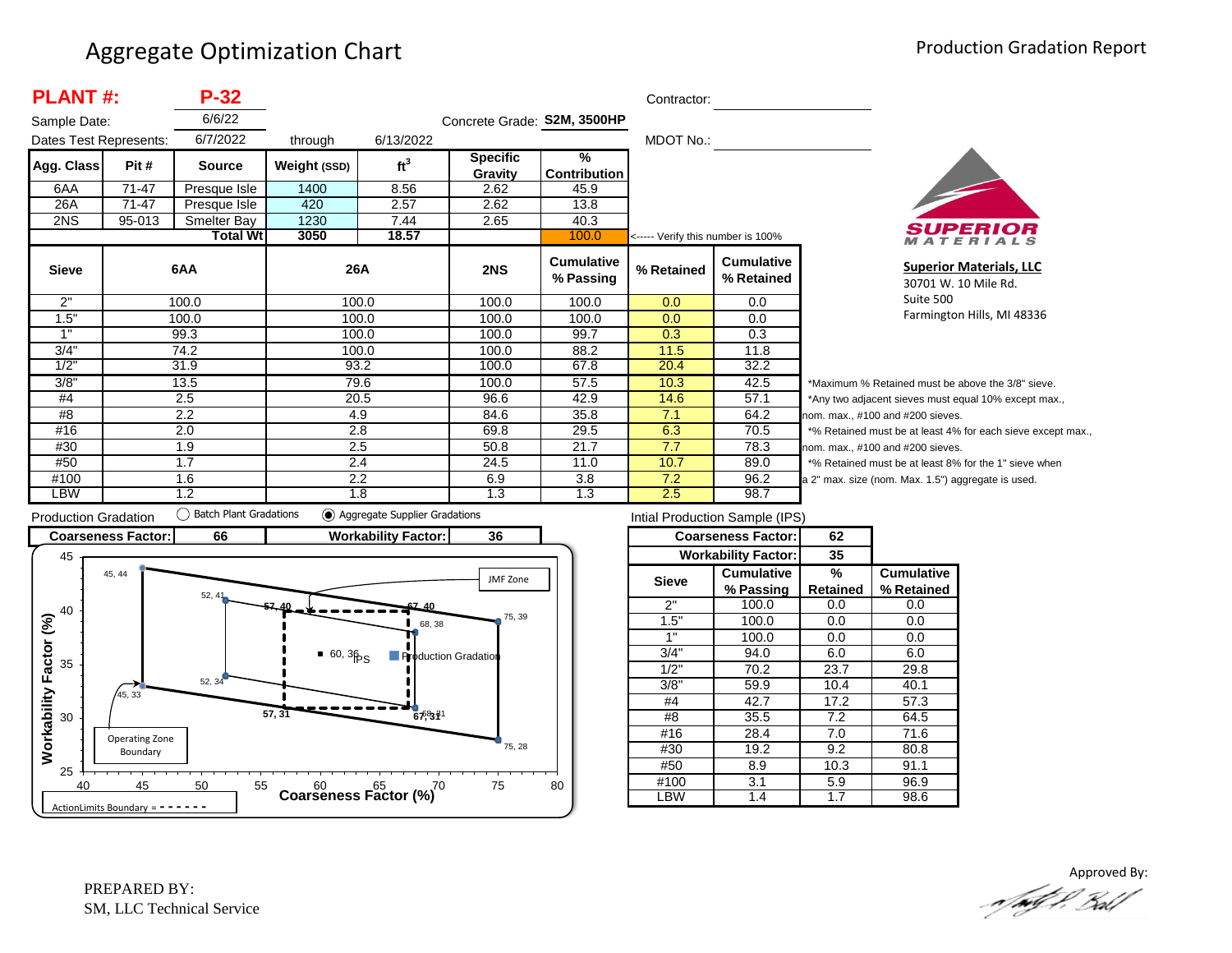| <b>PLANT#:</b><br>$P-35$ |        |                 |              |                 |                             | Contractor:                          |                                   |                                 |        |
|--------------------------|--------|-----------------|--------------|-----------------|-----------------------------|--------------------------------------|-----------------------------------|---------------------------------|--------|
| Sample Date:             |        | 6/6/22          |              |                 | Concrete Grade: S2M, 3500HP |                                      |                                   |                                 |        |
| Dates Test Represents:   |        | 6/7/2022        | through      | 6/13/2022       |                             |                                      | MDOT No.:                         |                                 |        |
| Agg. Class               | Pit #  | <b>Source</b>   | Weight (SSD) | ft <sup>3</sup> | <b>Specific</b><br>Gravity  | $\frac{9}{6}$<br><b>Contribution</b> |                                   |                                 |        |
| 6AA                      | 58-003 | Stoneco         | 1600         | 9.53            | 2.69                        | 51.6                                 |                                   |                                 |        |
| 26A                      | 58-003 | Stoneco         | 300          | 1.79            | 2.69                        | 9.7                                  |                                   |                                 |        |
| 2NS                      | 81-019 | Pleasant Lake   | 1200         | 7.26            | 2.65                        | 38.7                                 |                                   |                                 |        |
|                          |        | <b>Total Wt</b> | 3100         | 18.58           |                             | 100.0                                | <----- Verify this number is 100% |                                 |        |
| <b>Sieve</b>             |        | 6AA             | 26A          |                 | 2NS                         | <b>Cumulative</b><br>% Passing       | % Retained                        | <b>Cumulative</b><br>% Retained |        |
| 2"                       |        | 100.0           | 100.0        |                 | 100.0                       | 100.0                                | 0.0                               | 0.0                             |        |
| 1.5"                     |        | 100.0           | 100.0        |                 | 100.0                       | 100.0                                | 0.0                               | 0.0                             |        |
| 1"                       |        | 100.0           | 100.0        |                 | 100.0                       | 100.0                                | 0.0                               | 0.0                             |        |
| 3/4"                     |        | 82.2            | 100.0        |                 | 100.0                       | 90.8                                 | 9.2                               | 9.2                             |        |
| 1/2"                     |        | 43.4            | 99.5         |                 | 100.0                       | 70.7                                 | 20.1                              | 29.3                            |        |
| 3/8"                     |        | 20.6            | 90.0         |                 | 100.0                       | 58.1                                 | 12.7                              | 41.9                            | $*M$   |
| #4                       |        | 3.6             |              | 13.3            | 98.4                        | 41.2                                 | 16.8                              | 58.8                            | *Ar    |
| #8                       |        | 1.6             | 5.2          |                 | 82.6                        | 33.3                                 | 7.9                               | 66.7                            | nom    |
| #16                      |        | 1.5             | 3.4          |                 | 64.8                        | 26.2                                 | 7.1                               | 73.8                            | $*9/6$ |
| #30                      |        | 1.2             | 2.8          |                 | 46.9                        | 19.0                                 | 7.1                               | 81.0                            | nom    |
| #50                      |        | 1.0             | 2.6          |                 | 22.9                        | 9.6                                  | 9.4                               | 90.4                            | $*$ %  |
| #100                     |        | 0.9             | 2.5          |                 | 7.0                         | 3.4                                  | 6.2                               | 96.6                            | a 2"   |
| LBW                      |        | 0.8             | 2.4          |                 | 1.2                         | 1.1                                  | 2.3                               | 98.9                            |        |



**Superior Materials, LLC** 30701 W. 10 Mile Rd. Suite 500 Farmington Hills, MI 48336

aximum % Retained must be above the 3/8" sieve. ny two adjacent sieves must equal 10% except max., . max.,  $#100$  and  $#200$  sieves. Retained must be at least 4% for each sieve except max., . max., #100 and #200 sieves. Retained must be at least 8% for the 1" sieve when max. size (nom. Max. 1.5") aggregate is used.



| Intial Production Sample (IPS) |                            |          |                   |  |  |  |  |  |
|--------------------------------|----------------------------|----------|-------------------|--|--|--|--|--|
|                                | <b>Coarseness Factor:</b>  | 63       |                   |  |  |  |  |  |
|                                | <b>Workability Factor:</b> | 35       |                   |  |  |  |  |  |
| <b>Sieve</b>                   | Cumulative                 | %        | <b>Cumulative</b> |  |  |  |  |  |
|                                | % Passing                  | Retained | % Retained        |  |  |  |  |  |
| 2"                             | 100.0                      | 0.0      | 0.0               |  |  |  |  |  |
| 1.5"                           | 100.0                      | 0.0      | 0.0               |  |  |  |  |  |
| 1"                             | 99.2                       | 0.8      | 0.8               |  |  |  |  |  |
| 3/4"                           | 90.9                       | 8.3      | 9.1               |  |  |  |  |  |
| 1/2"                           | 71.3                       | 19.6     | 28.7              |  |  |  |  |  |
| 3/8"                           | 59.4                       | 11.9     | 40.6              |  |  |  |  |  |
| #4                             | 43.0                       | 16.5     | 57.0              |  |  |  |  |  |
| #8                             | 35.3                       | 7.6      | 64.7              |  |  |  |  |  |
| #16                            | 28.2                       | 7.1      | 71.8              |  |  |  |  |  |
| #30                            | 21.6                       | 6.6      | 78.4              |  |  |  |  |  |
| #50                            | 9.1                        |          | 90.9              |  |  |  |  |  |
| #100                           | 1.7                        |          | 98.3              |  |  |  |  |  |
| LBW                            | 1.1                        | 0.6      | 98.9              |  |  |  |  |  |

Approved By:<br>Approved By: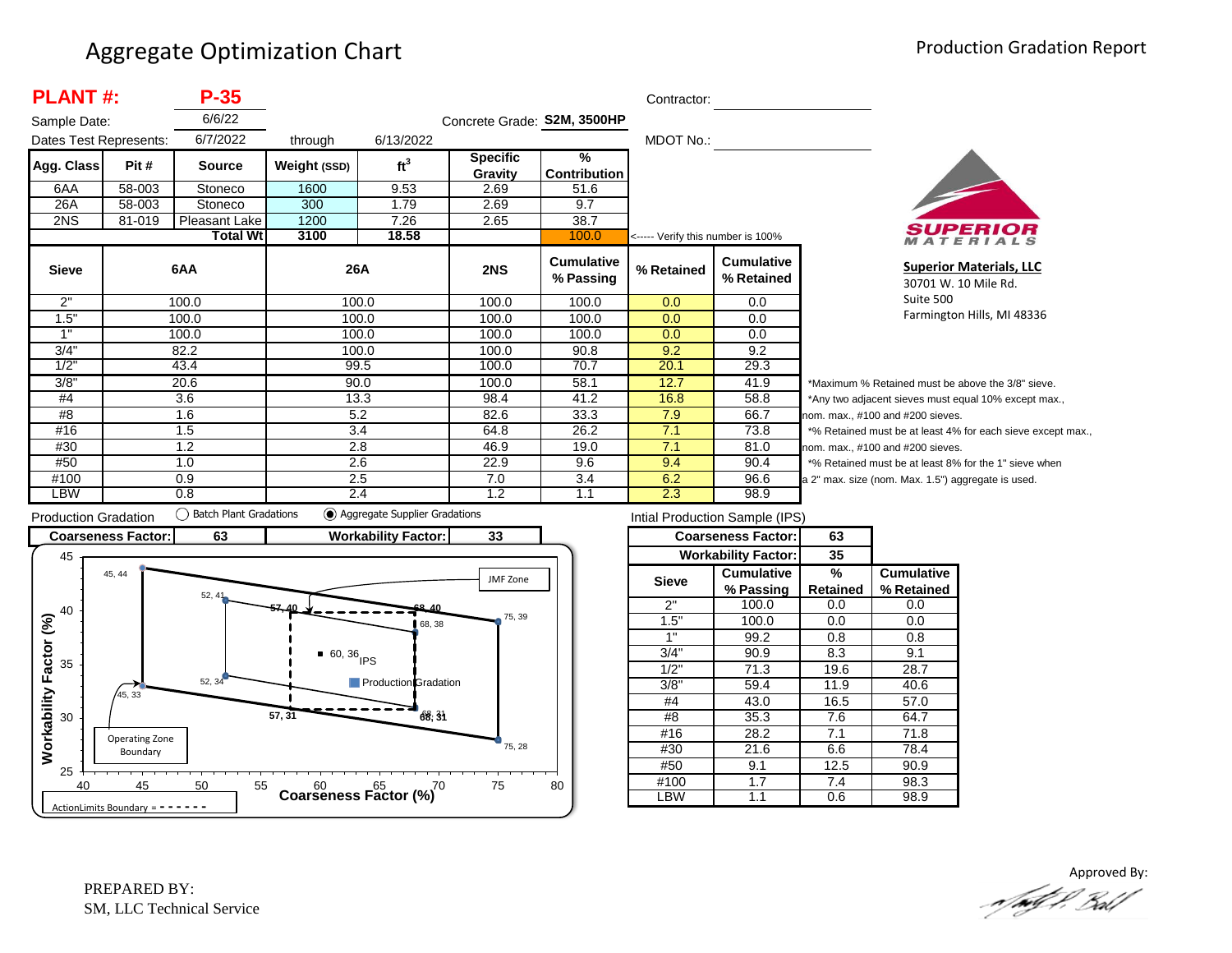| <b>PLANT#:</b><br>P-39 |         |                 |              |                 |                             |                                | Contractor:                       |                                 |        |
|------------------------|---------|-----------------|--------------|-----------------|-----------------------------|--------------------------------|-----------------------------------|---------------------------------|--------|
| Sample Date:           |         | 6/6/22          |              |                 | Concrete Grade: S2M, 3500HP |                                |                                   |                                 |        |
| Dates Test Represents: |         | 6/7/2022        | through      | 6/13/2022       |                             |                                | MDOT No.:                         |                                 |        |
| Agg. Class             | Pit #   | <b>Source</b>   | Weight (SSD) | ft <sup>3</sup> | <b>Specific</b>             | $\frac{9}{6}$                  |                                   |                                 |        |
| 6AA                    | $71-47$ |                 | 1800         | 11.01           | Gravity<br>2.62             | <b>Contribution</b><br>59.0    |                                   |                                 |        |
|                        |         | Presque Isle    |              |                 |                             |                                |                                   |                                 |        |
| 26A                    | 71-47   | Presque Isle    | $\Omega$     | 0.00            | 2.62                        | 0.0                            |                                   |                                 |        |
| 2NS                    | 44-051  | Krake Willis Rd | 1250         | 7.56            | 2.65                        | 41.0                           |                                   |                                 |        |
|                        |         | <b>Total Wt</b> | 3050         | 18.57           |                             | 100.0                          | <----- Verify this number is 100% |                                 |        |
| <b>Sieve</b>           |         | 6AA             | 26A          |                 | 2NS                         | <b>Cumulative</b><br>% Passing | % Retained                        | <b>Cumulative</b><br>% Retained |        |
| 2"                     |         | 100.0           | 100.0        |                 | 100.0                       | 100.0                          | 0.0                               | 0.0                             |        |
| 1.5"                   |         | 100.0           | 100.0        |                 | 100.0                       | 100.0                          | 0.0                               | 0.0                             |        |
| 1"                     |         | 100.0           | 100.0        |                 | 100.0                       | 100.0                          | 0.0                               | $0.0\,$                         |        |
| $3/\overline{4}$       |         | 89.2            | 100.0        |                 | 100.0                       | 93.6                           | 6.4                               | 6.4                             |        |
| 1/2"                   |         | 52.1            | 97.9         |                 | 100.0                       | 71.7                           | 21.9                              | 28.3                            |        |
| 3/8"                   |         | 32.6            | 88.1         |                 | 100.0                       | 60.2                           | 11.5                              | 39.8                            | $*M$   |
| #4                     |         | 4.7             | 23.1         |                 | 96.1                        | 42.2                           | 18.1                              | 57.8                            | $*$ Ar |
| #8                     |         | 2.1             | 5.7          |                 | 80.7                        | 34.3                           | 7.8                               | 65.7                            | nom    |
| #16                    |         | 1.7             | 3.0          |                 | 66.1                        | 28.1                           | 6.2                               | 71.9                            | $*$ %  |
| #30                    |         | 1.5             | 2.6          |                 | 50.0                        | 21.4                           | 6.7                               | 78.6                            | nom    |
| #50                    |         | 1.5             | 2.3          |                 | 26.1                        | 11.6                           | 9.8                               | 88.4                            | $*$ %  |
| #100                   |         | 1.4             | 2.1          |                 | 10.0                        | 4.9                            | 6.7                               | 95.1                            | a 2"   |
| LBW                    |         | 1.3             | 1.9          |                 | 2.1                         | 1.6                            | 3.3                               | 98.4                            |        |



**Superior Materials, LLC** 30701 W. 10 Mile Rd. Suite 500 Farmington Hills, MI 48336

laximum % Retained must be above the 3/8" sieve. ny two adjacent sieves must equal 10% except max.,  $n.$  max.,  $#100$  and  $#200$  sieves. Retained must be at least 4% for each sieve except max., 1. max., #100 and #200 sieves. Retained must be at least 8% for the 1" sieve when max. size (nom. Max. 1.5") aggregate is used.



| Intial Production Sample (IPS) |                            |                 |                   |  |  |  |  |  |
|--------------------------------|----------------------------|-----------------|-------------------|--|--|--|--|--|
|                                | <b>Coarseness Factor:</b>  | 63              |                   |  |  |  |  |  |
|                                | <b>Workability Factor:</b> | 36              |                   |  |  |  |  |  |
| <b>Sieve</b>                   | <b>Cumulative</b>          | %               | <b>Cumulative</b> |  |  |  |  |  |
|                                | % Passing                  | <b>Retained</b> | % Retained        |  |  |  |  |  |
| 2"                             | 100.0                      | 0.0             | 0.0               |  |  |  |  |  |
| 1.5"                           | 100.0                      | 0.0             | 0.0               |  |  |  |  |  |
| 1"                             | 100.0                      | 0.0             | 0.0               |  |  |  |  |  |
| 3/4"                           | 89.8                       |                 | 10.2              |  |  |  |  |  |
| 1/2"                           | 70.7                       | 19.1            | 29.3              |  |  |  |  |  |
| 3/8"                           | 59.6                       | 11.1            | 40.4              |  |  |  |  |  |
| #4                             | 43.2                       | 16.4            | 56.8              |  |  |  |  |  |
| #8                             | 35.8                       | 7.4             | 64.2              |  |  |  |  |  |
| #16                            | 29.2                       | 6.6             | 70.8              |  |  |  |  |  |
| #30                            | 21.4                       | 7.8             | 78.6              |  |  |  |  |  |
| #50                            | 9.8                        | 11.6            | 90.2              |  |  |  |  |  |
| #100                           | 3.7                        | 6.1             | 96.3              |  |  |  |  |  |
| LBW                            | 1.2                        | 2.5             | 98.8              |  |  |  |  |  |

Approved By:<br>Approved By: